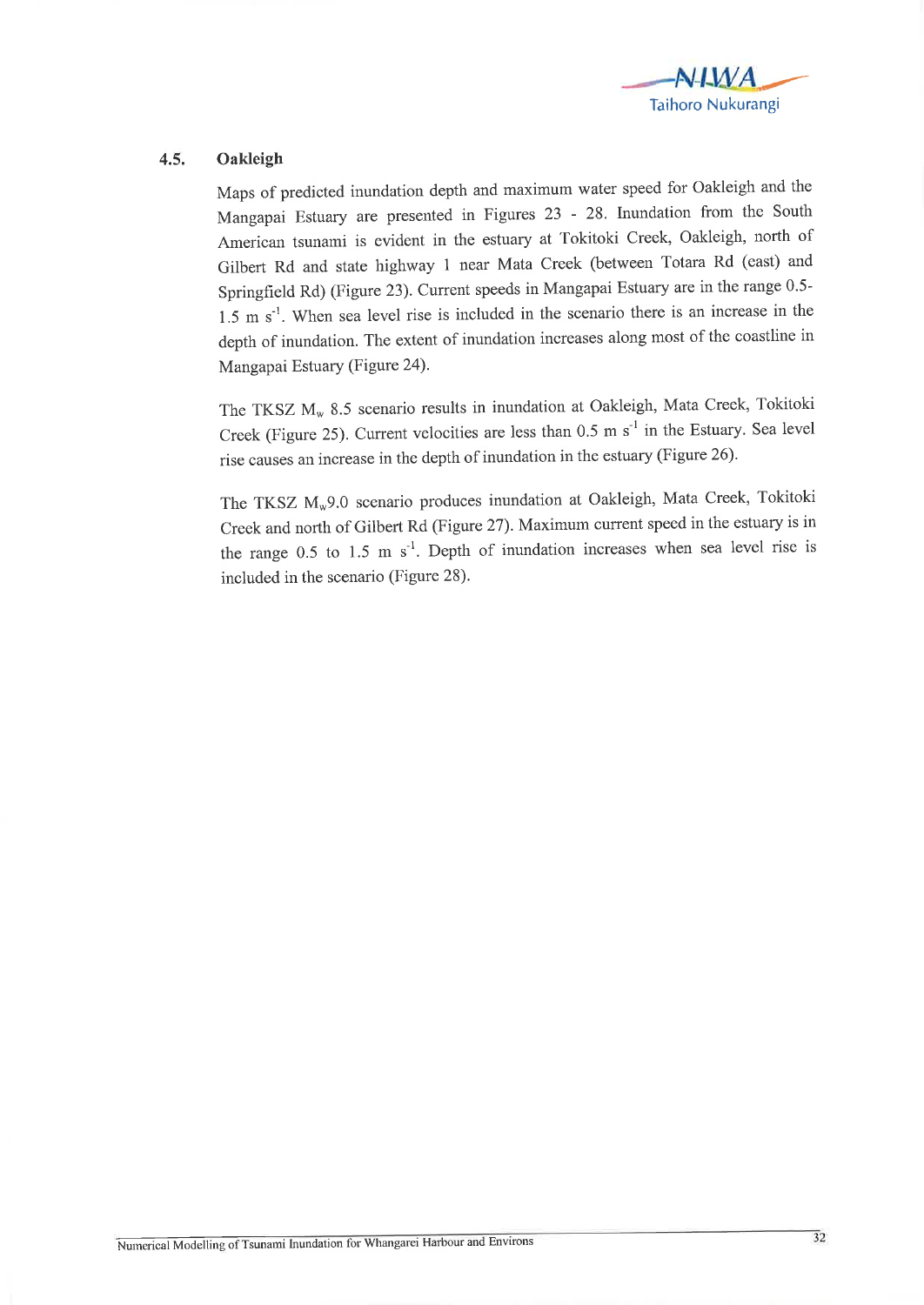



Figure 23: Oakleigh: Maximum inundation depth (upper) and speed (lower) plots for the South American tsunami scenario at MHWS (to extent of LIDAR) in Whangarei Harbour.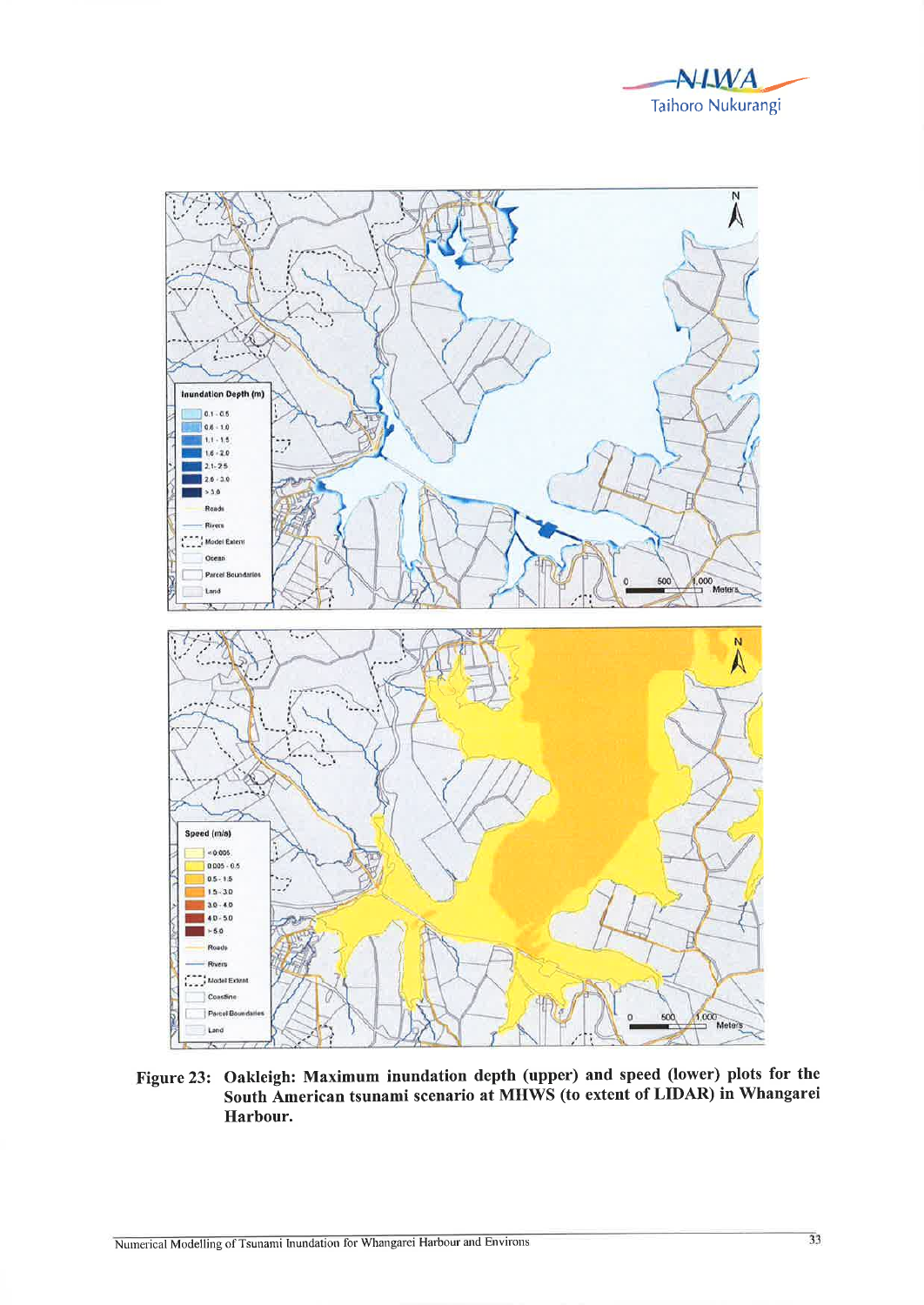



Figure 24: Oakleigh: Maximum inundation depth (upper) and speed (lower) plots for the South American tsunami scenario at MHWS + 50cm (to extent of LIDAR) in Whangarei Harbour.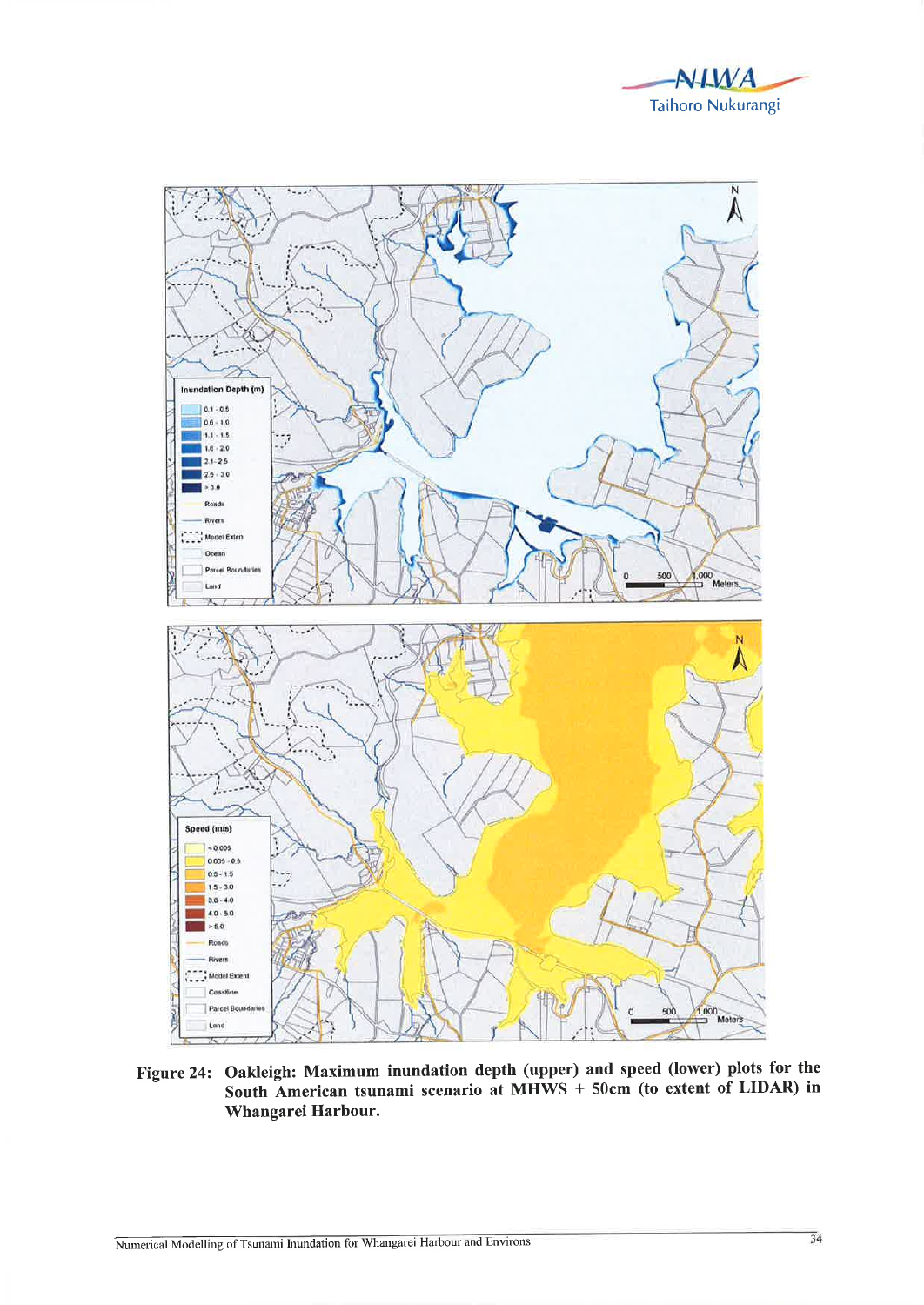



Figure 25: Oakleigh: Maximum inundation depth (upper) and speed (lower) plots for the  $M_w$  8.5 Tonga-Kermadec subduction zone scenario at MHWS (to extent of LIDAR) in Whangarei Harbour.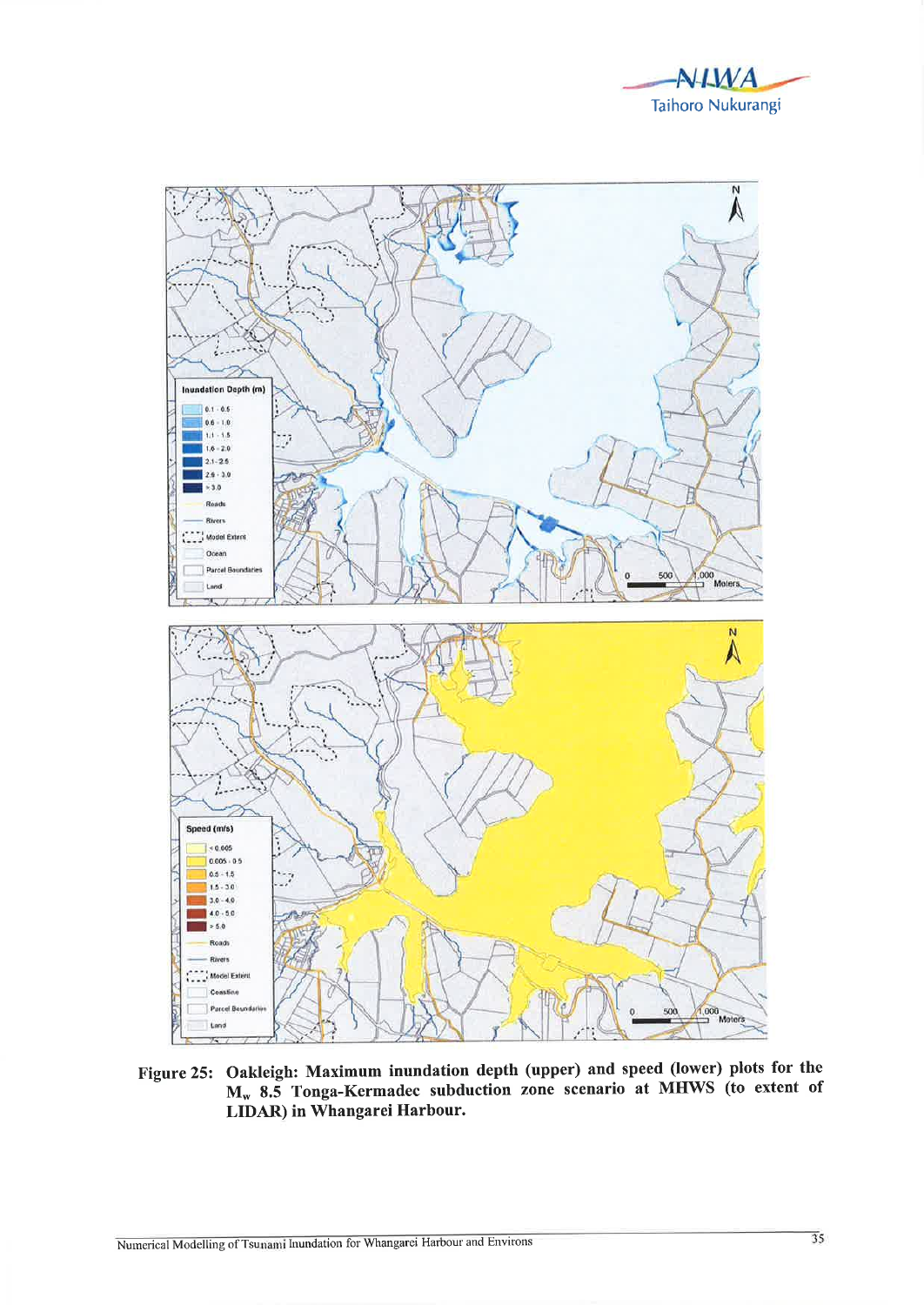



Figure 26: Oakleigh: Maximum inundation depth (upper) and speed (lower) plots for the  $M_w$  8.5 Tonga-Kermadec subduction zone scenario at MHWS + 50cm (to extent of LIDAR) in Whangarei Harbour.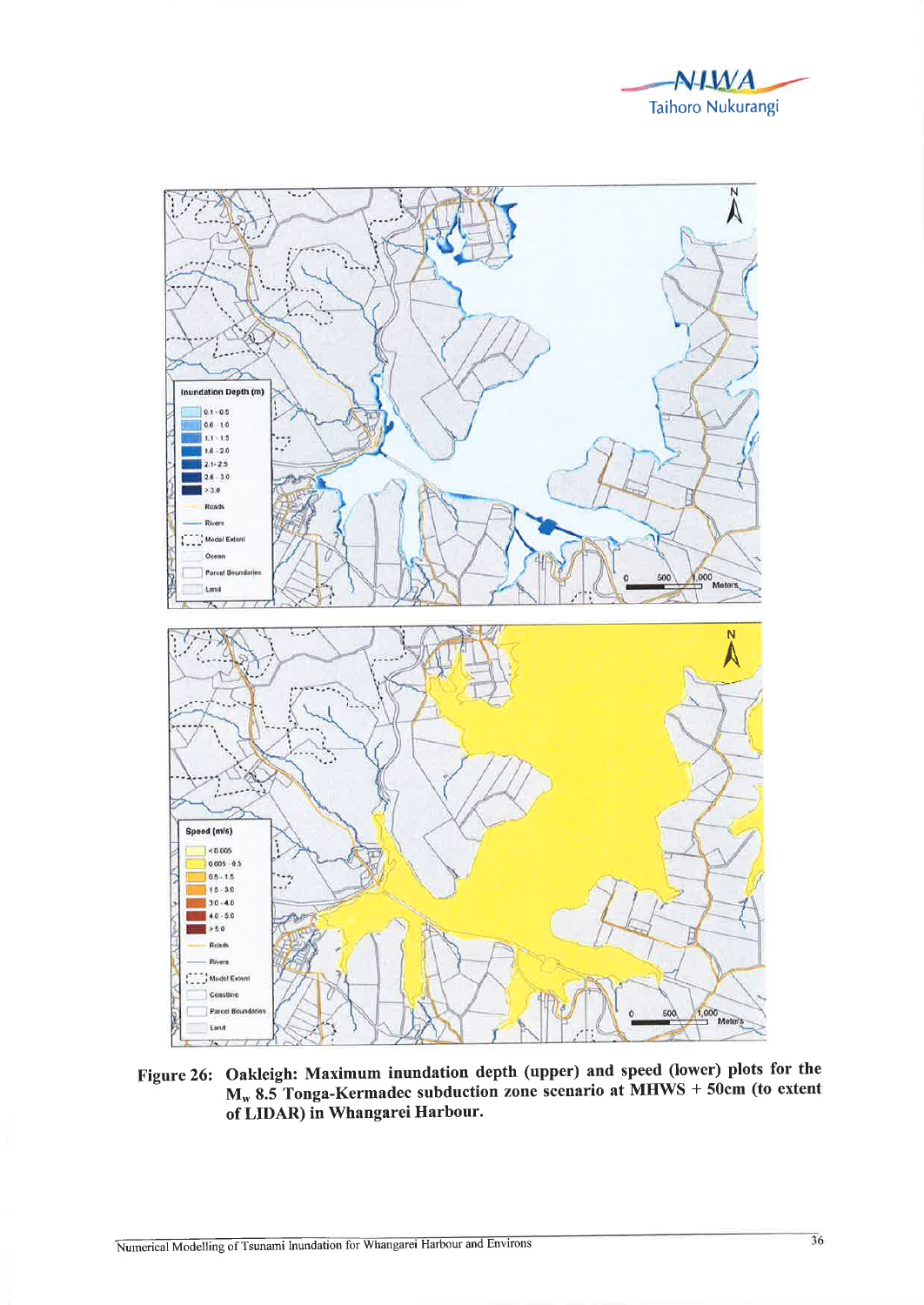



Figure 27: Oakleigh: Maximum inundation depth (upper) and speed (lower) plots for the M<sub>w</sub>9.0 Tonga-Kermadec subduction zone scenario at MHWS (to extent of LIDAR) in Whangarei Harbour.